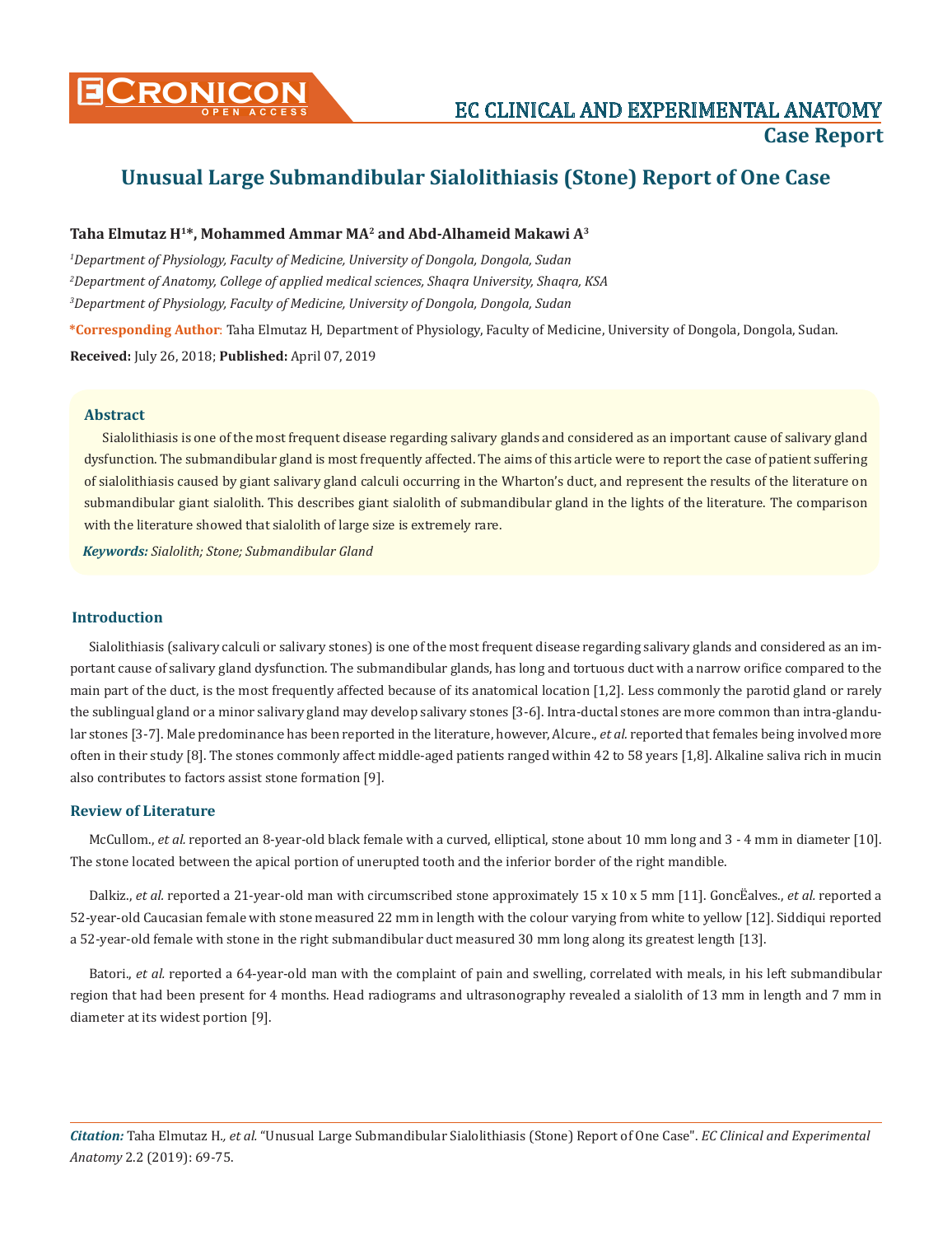Waśkowska., *et al.* reported a case of a 38-year-old man with right submandibular gland calculosis showing non-typical (fang-like) shape and the size of a 35 mm [14].

Batzakakis., *et al.* reported a 70-year-old woman complained of intermittent episodes of moderate to severe pain and swelling in the submandibular region for a week. The gland was solid and strongly adherent to the neighbouring tissues and the stone was yellow with nodular surface. The ultrasound examination revealed a 14 mm size oval-shaped stone, inside the right submandibular gland's substance with an irregular arrangement of gland parenchyma and without swelling of local lymph nodes [15].

Biddle and Arora reported a 48-year-old man with the stone measuring 26 x 21 x 15 mm. The calculus had a granular surface, and it was round with tan colour. It surrounded by white fibrous tissue. There was unremarkable lobulated yellow salivary gland tissue near the calculus [16].

Ayaz., *et al.* reported 53-year-old male with left submandibular ductal stone measured 34 x 16 mm [17].

Krishnan., *et al.* reported two cases of submandibular stone. The first case was a 41-year-old Sudanese man reported to the Department of Oral and Maxillofacial Surgery, following referral by a general dental practitioner, for management of a firm mass in the anterior part of the left side of the floor of the mouth. The stone measured to be 34 mm along its greatest length. Case 2; a 32-year-old Libyan woman reported to the Department of Oral and Maxillofacial Surgery, with a mass in the left side of the floor of the mouth. The stone measured to be 25 mm along its greatest length [18].

Alkurt and Peker reported two cases. The first case was a 45-year-old male, for a whitish mass in the anterior part of the right side of the oral floor. The lesion size was  $28 \times 8 \times 4$  mm. The second case was a 65-year old male presented replace his removable prosthesis. The lesion removed surgically; the stone size was  $31 \times 10 \times 7$  mm [19].

Sathish., *et al.* reported a 13-year-old female complained of pain and swelling in the lower left jaw. On examination, there was obvious swelling about 40 x 30 mm in the left lower submandibular region extending about 1 cm from the midline to the angle of mandible posteriorly [20].

Miloglu., *et al.* reported four cases of submandibular stone. Case 1; a 59-year-old female was referred to the clinic for tooth loss and prosthetic requirement. During routine radiographic examination, a large radiopacity detected under the right-angle region of the mandible. The giant sialolith measured 35.2 x 14.0 x 12.3 mm. Case 2; a 59-year-old male was referred for a hard mass on the left floor of the mouth. The giant sialolith measured 22.0 x 9.5 x 11.2 mm. Case 3; a 48-yearold female referred to the clinic for dental caries and tooth loss. The bilateral sialoliths observed on the coronal, axial, and cross sections in the right and left submandibular regions, which measured 4.5 x 6.8 x 4.8 mm and 7.5 x 7.2 x 6.1 mm, respectively. Case 4; a 45-year-old female was referred to the clinic for periodontal problems. On routine panoramic radiograph, a radiopacity noticed under the left-angle region of the mandible and sialolithiasis was suspected. The sialolith measured 7.1 x 7.5 x 5.5 mm [21].

A 53-year-old man referred to the Oral and Maxillofacial Surgery Department at Damascus General Hospital. He complained of a large mass in the left side of the floor of the mouth. A CT scan showed a 3.32 x 1.14 cm stone blocking the submandibular gland duct [22].

Tanushri., *et al.* reported a 60-year-old male had a stone, 6 x 9 mm in size at left Wharton's duct [23]. Omal and Mathew reported a 62-year-old woman with oval shaped 3 x 2 cm stone at left Wharton's duct [24]. Shah., *et al.* reported a 61-year-old man, his salivary gland measured 4.8 cm in its largest dimension, and the enclosed calculus measured 4.0 cm [25].

Oteri., *et al.* report two cases; case 1 a 40-year-old female, had an oval sialolith about 2 cm long and 0.6 cm large located within the right Wharton's duct. Case 2 a 51-year old female, had a rounded sialolith with a diameter of 1.5 cm. located within the left submandibular duct [26].

#### **Case History**

A 55-year-old man referred to private Dental Clinic in Dongola city, Sudan. He complained of swelling and pain in the left submandibular area for 11 months. He had a history of left submandibular swelling occurring with meals. The past medical history of the patient was

*Citation:* Taha Elmutaz H*., et al.* "Unusual Large Submandibular Sialolithiasis (Stone) Report of One Case". *EC Clinical and Experimental Anatomy* 2.2 (2019): 69-75.

70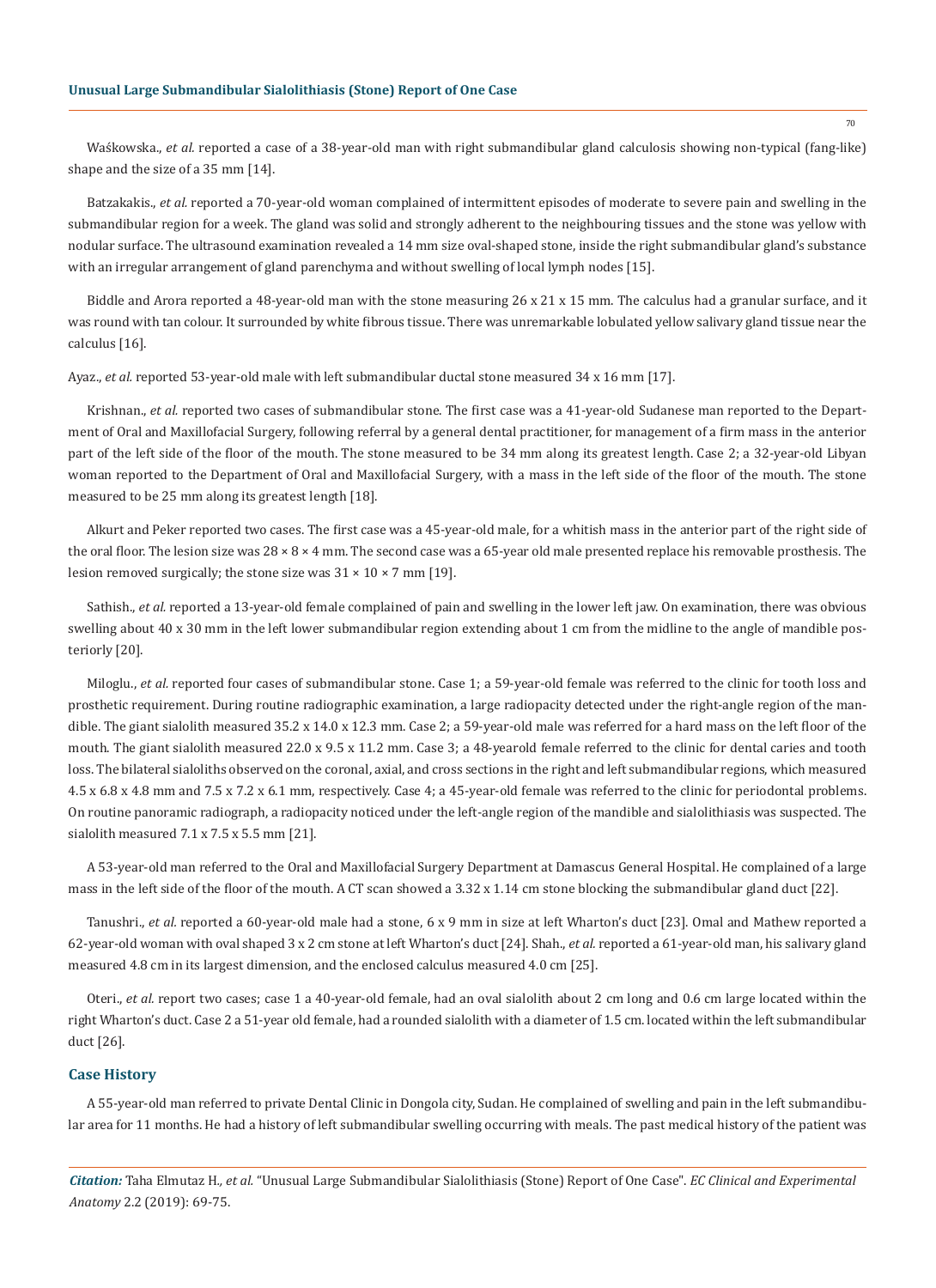unremarkable. Bimanual examination and palpation of the swollen area corresponding to the anatomical location of the left submandibular salivary gland duct indicated that the mass was mobile and firm without tender. The oral floor was swollen. No cervical lymphadenopathy was present and neck movement was normal. Lateral skull X-ray revealed a large calcified mass in that area (Figure 1).



*Figure 1: Lateral skull X-ray displays the calcified mass.*

After explaining to the patient, the diagnosis and the procedure risks and benefits, informed consent obtained and signed by the patient. The stone excised via an incision in the floor of the mouth and directly over the palpable mass under local anaesthesia. The calculus was irregular in shape and had a rough, irregular surface measuring 42 x 28 x 13 mm (Figure 2) and yellowish coloured.



*Figure 2: The calcified mass (stone).*

71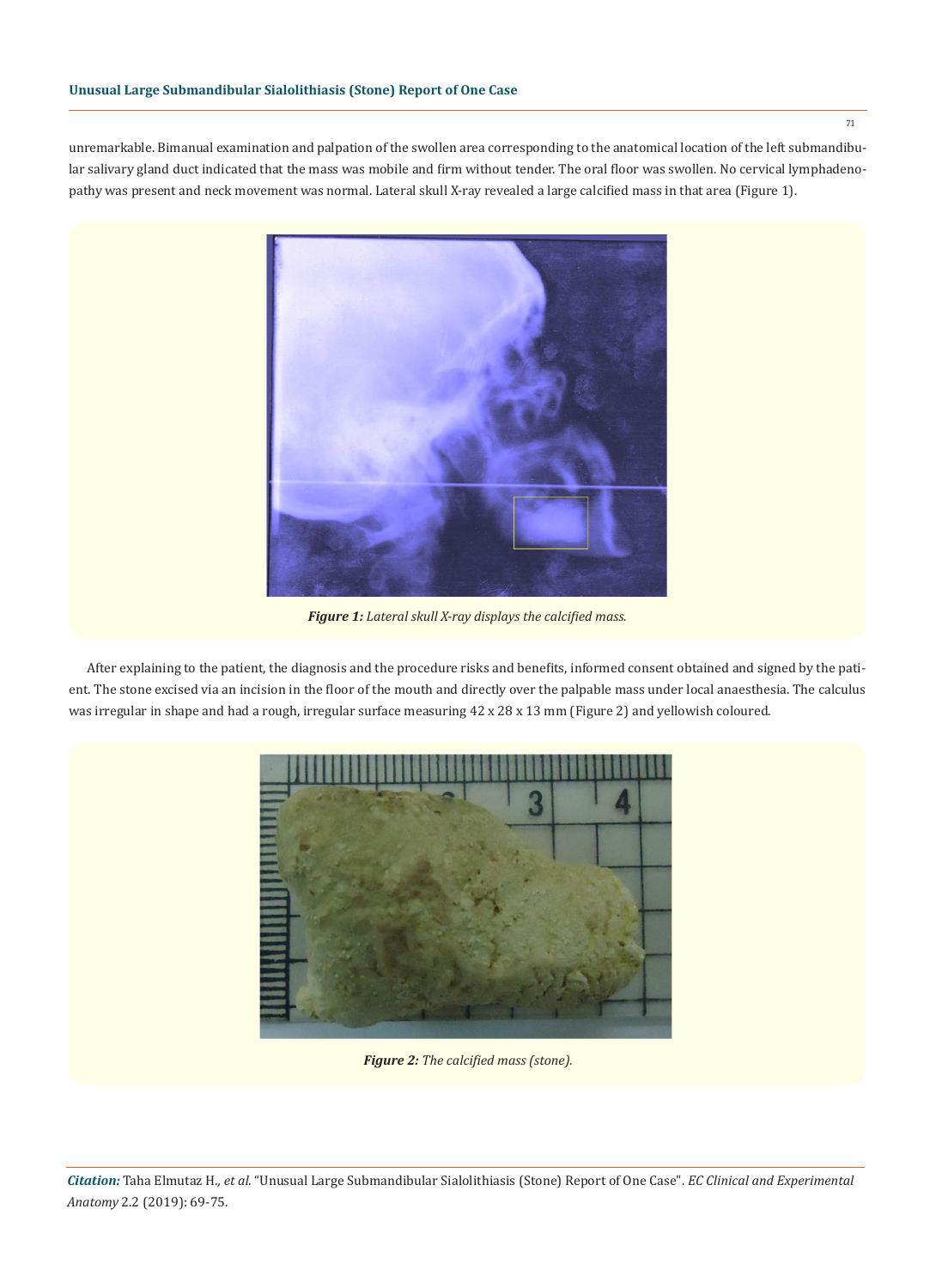| No.            | <b>Author</b> (s)       | <b>Sex of Patient</b> | <b>Age of Patient</b> | <b>Site of stone</b>      | Size of stone (mm)          |
|----------------|-------------------------|-----------------------|-----------------------|---------------------------|-----------------------------|
| $\mathbf{1}$   | McCullom., et al.       | Female                | 8                     | Right submandibular duct  | $10 \times 3.5$             |
| 2              | Dalkiz., et al.         | Male                  | 21                    | Right submandibular duct  | 15 x 10 x 5                 |
| 3              | GoncËalves., et al.     | Female                | 52                    | Left submandibular duct   | 22                          |
| $\overline{4}$ | Siddiqui                | Female                | 52                    | Right submandibular duct  | 30                          |
| 5              | Batori., et al.         | Male                  | 64                    | Left submandibular duct   | $13 \times 7$               |
| 6              | Waśkowska., et al.      | Male                  | 38                    | Right submandibular duct  | 35                          |
| 7              | Batzakakis., et al.     | Female                | 70                    | Right submandibular gland | 14                          |
| 8              | <b>Biddle and Arora</b> | Male                  | 48                    | Right submandibular duct  | 26 x 21 x 15                |
| 9              | Ayaz., et al.           | Male                  | 53                    | Left submandibular duct   | 34 x 16                     |
| 10             | Krishnan., et al.       | Male                  | 41                    | Left submandibular duct   | 34                          |
| 11             |                         | Female                | 32                    | Left submandibular duct   | 25                          |
| 12             | Alkurt and Peker        | Male                  | 45                    | Right submandibular duct  | 28 x 8 x 4                  |
| 13             |                         | Male                  | 65                    | Right submandibular duct  | 31 x 10 x 7                 |
| 14             | Sathish., et al.        | Female                | 13                    | Left submandibular duct   | 10                          |
| 16             | Miloglu., et al.        | Female                | 59                    | Right submandibular duct  | 35.2 x 14 x 12.3            |
| 17             |                         | Male                  | 59                    | Left submandibular duct   | 22 x 9.5 x 11.2             |
| 18             |                         | Female                | 48                    | Bilateral: right duct     | $4.5 \times 6.8 \times 4.8$ |
| 19             |                         |                       |                       | Left duct                 | 7.5 x7.2 x 6.1              |
| 20             |                         | Female                | 45                    | Left submandibular duct   | $7.1 \times 7.5 \times 5.5$ |
| 21             | Abdeen and Al<br>khen   | Male                  | 53                    | Left submandibular duct   | 6 x 9                       |
| 22             | Omal and Mathew         | Female                | 62                    | Left submandibular duct   | 30 x 20                     |
| 23             | Shah., et al.           | Male                  | 61                    | Left submandibular gland  | 40                          |
| 24             | Oteri., et al.          | Female                | 40                    | Right submandibular duct  | 20x6                        |
| 25             |                         | Female                | 51                    | Left submandibular duct   | 15                          |
| 26             | Current study           | Male                  | 55                    | Left submandibular duct   | 42 x 28 x 13                |

*Table 1: Summary of pervious reported cases of submandibular stone.*

## **Discussion**

Sialolithiasis is the most common disease of salivary glands [1,2]; the submandibular gland is most frequently involved [3-6]. Intra-ductal calculi are more common [3-7,9-14,16-22,24,25] when compared to intra-glandular [15,23].

 Male predominance has been found in the majority of the studies in the literature, whereas few authors found females affected more often in their studies [8,10,12,13,15,18,20,21,23,24].

The lesion most commonly affects middle-aged patients [1,8], the age range being 40 - 70 years [9,12,13,15-19,21-26]. While children rarely affected [10,11,14,18,20].

The size of the stone showed large range of variation, the length ranged between (4.5 - 40) mm [21,25] and the diameter ranged between (3.5 - 28) mm [10,16], the current case measured 42 x 28 x 13 mm, that the largest stone reported. The shape varied from curved, elliptic [10], fang-like [14], oval [15,24], round [16,26] or irregular as the current case. The colour varied from white to yellow [12,15] and tan [16].

*Citation:* Taha Elmutaz H*., et al.* "Unusual Large Submandibular Sialolithiasis (Stone) Report of One Case". *EC Clinical and Experimental Anatomy* 2.2 (2019): 69-75.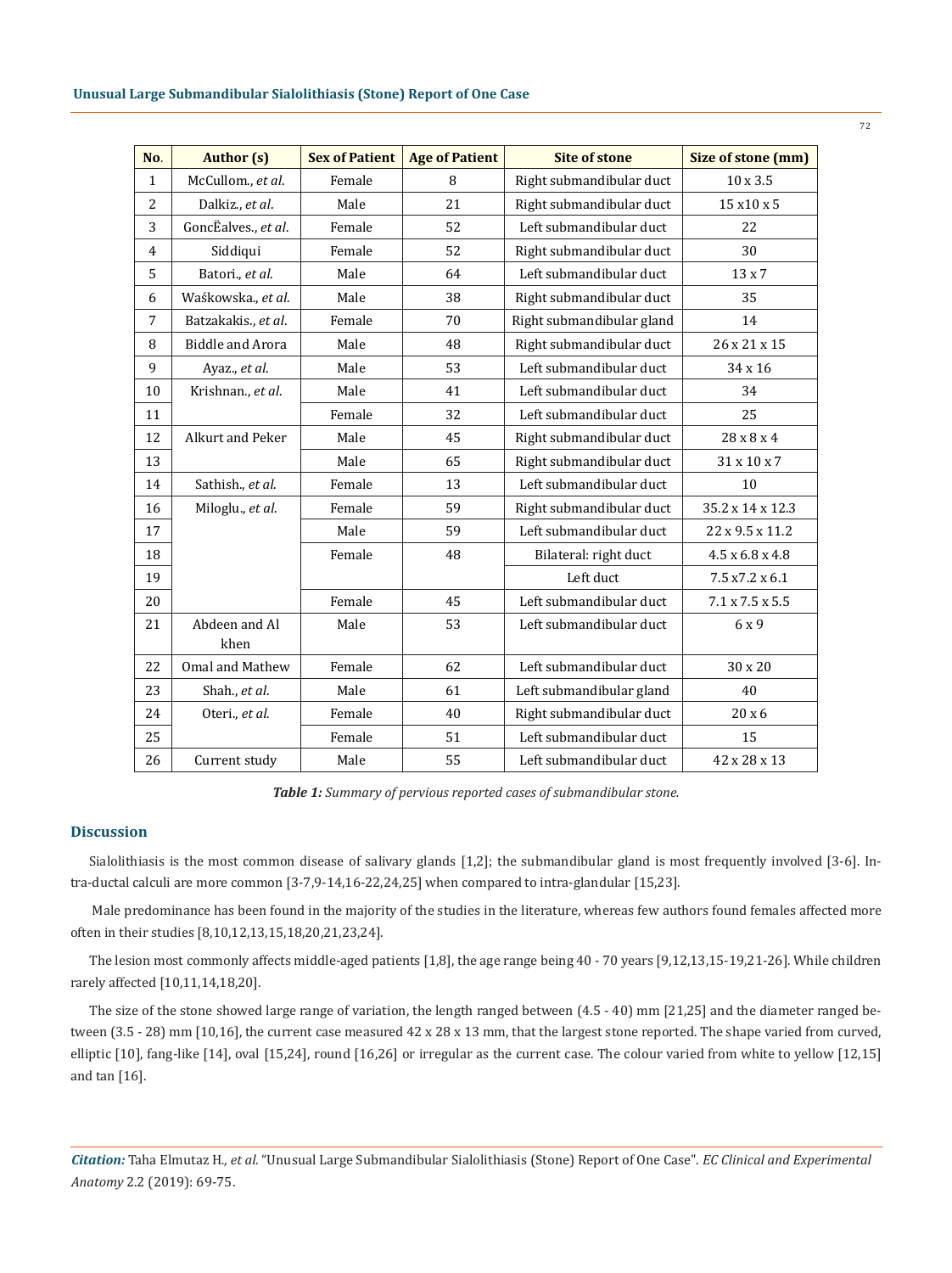#### **Conclusion**

Sialolithiasis is one of the most frequent disease regarding salivary glands and considered as an important cause of salivary gland dysfunction. The submandibular glands are most commonly affected followed by parotid, sublingual and minor salivary glands. The stones commonly affect middle-aged patients. The size of the stone showed large range of variation, the length ranged between (4.5 - 40) mm and the diameter ranged between (3.5 - 28) mm according to literature.

### **Bibliography**

- 1. Kruger GO. "Sialolithotomy". *American Family Physician* 5.3 (1972): 116-121.
- 2. Alkurt MT and Peker I. "Unusually large submandibular sialoliths: report of two cases". *European Journal of Dentistry* 3.2 (2009): 135-139.
- 3. Thierbach V., *et al*. "Submandibular gland sialolithiasis: a case report". *General Dentistry* 48.5 (2000): 606-609.
- 4. Levy DM., *et al*. "Salivary gland calculi. Pain. swelling associated with eating". *Journal of the American Medical Association* 181 (1962): 1115-1119.
- 5. McKenna JP., *et al*. "Sialolithiasis". *American Family Physician* 36.5 (1987): 119-125.
- 6. Perrotta RJ., *et al*. "Simultaneous bilateral parotid and submandibular gland calculi". *Archives of Otolaryngology* 104.8 (1978): 469- 470.
- 7. Almasri MA. "Management of giant intraglandular submandibular sialolith with neck fistula". *Annals of Dentistry University of Malaya* 12.1 (2005): 41-45.
- 8. Alcure ML., *et al*. "Clinical and histopathological findings of sialoliths". *Brazilian Journal of Oral Sciences* 4.15 (2005): 899-903.
- 9. Batori M., *et al*. "Diagnostic and surgical management of submandibular gland sialolithiasis: report of a stone of unusual size". *European Review for Medical and Pharmacological Sciences* 9.1 (2005): 67-68.
- 10. McCullom C., *et al*. "Sialolithiasis in an 8-year-old child: case report". *Pediatric Dentistry* 13.4 (1991): 231-233.
- 11. Dalkiz M., *et al*. "Sialolithiasis (Salivary Stone) Short Report". *Turkish Journal of Medical Sciences* 31 (2001): 177-179.
- 12. GoncËalves M., *et al*. "Sialolith of unusual size and shape. Case Report". *Dentomaxillofacial Radiology* 31 (2002): 209-210.
- 13. Siddiqui SJ. "Sialolithiasis: an unusually large submandibular salivary stone". *British Dental Journal* 193.2 (2002): 89-91.
- 14. Waśkowska J., *et al*. "Atypical Shape of Salivary Calculus Case Report". *Anna Wąsek Dent Med Probl* 42.1 (2005): 195-198.
- 15. Batzakakis D., *et al*. "A case report of coexistence of a sialolith and an adenoid cystic carcinoma in the submandibular gland". *Medicina Oral Patologia Oral y Cirugia Bucal* 11.3 (2006): E286-E288.
- 16. Biddle R and Arora S. "Giant Sialolith of the Submandibular Salivary Gland". *Radiology Case Reports* 3.2 (2008): 101.
- 17. Ayaz Ü., *et al*. "A Case of Large, Unusual Submandibular Sialolithiasis: Radiographic and Ultrasonographic Findings". *Ankara*  Üniversitesi *Tıp Fakültesi Mecmuası* 62.2 (2009): 69-72.
- 18. Krishnan B., *et al*. "Submandibular giant sialoliths 2 case reports and review of the literature". *Indian Journal of Otolaryngology and Head and Neck Surgery* 61.1 (2009): 55-58.
- 19. Alkurt TM and Peker I. "Unusually Large Submandibular Sialoliths: Report of Two Cases". *European Journal of Dentistry* 3.2 (2009): 135-139.

*Citation:* Taha Elmutaz H*., et al.* "Unusual Large Submandibular Sialolithiasis (Stone) Report of One Case". *EC Clinical and Experimental Anatomy* 2.2 (2019): 69-75.